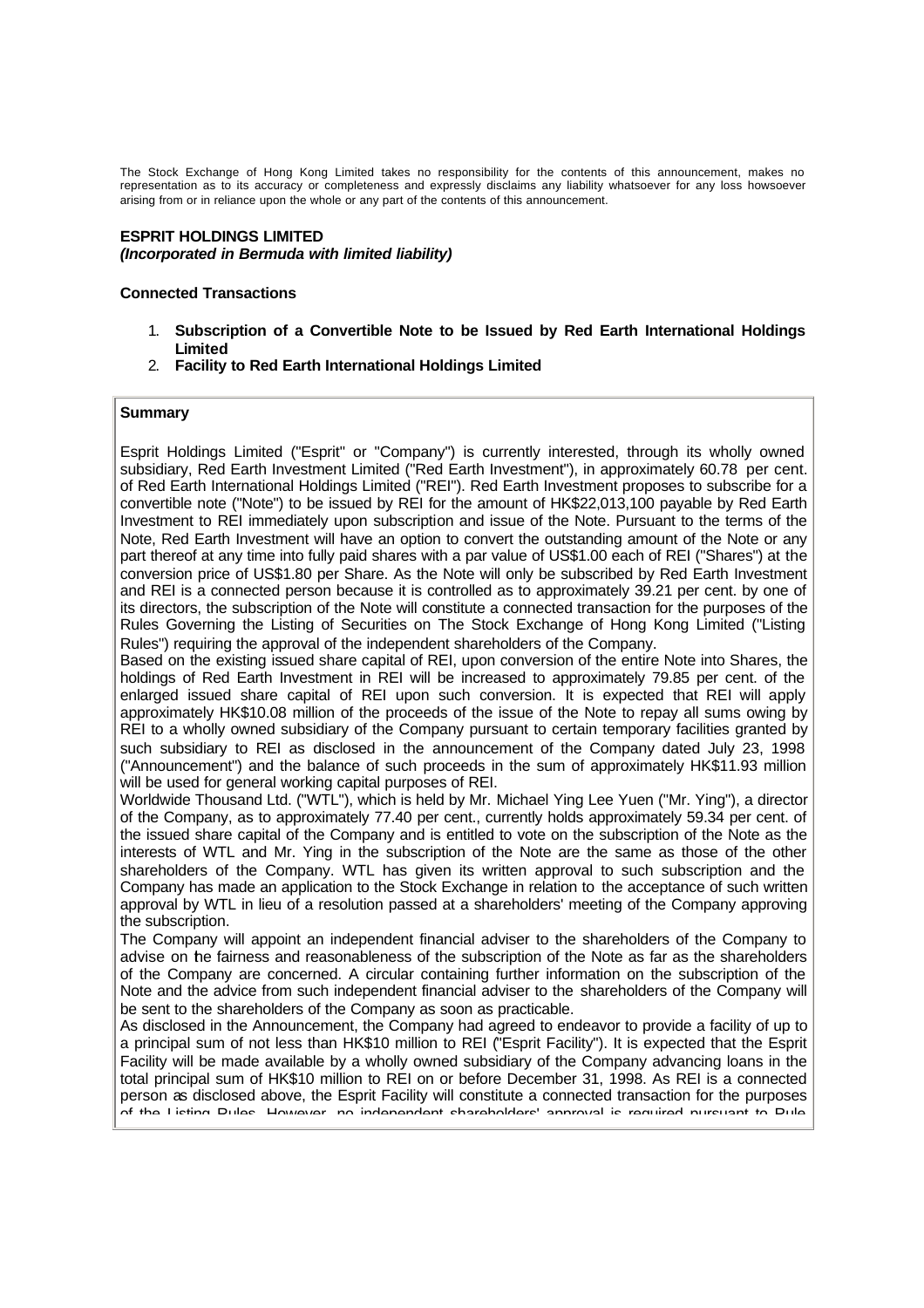14.25(1) of the Listing Rules and the Company will include details of the transaction in its next published annual report and accounts for the year ended June 30, 1998.

## **1. Subscription of a Convertible Note to be Issued by Red Earth International Holdings Limited**

REI, a private company incorporated in the British Virgin Islands, is the holding company of a group of companies which are engaged in the licensing and distribution of cosmetic and personal care products under the RED EARTH brand name in Hong Kong, Australia, New Zealand, Taiwan and Singapore. Esprit currently holds, through its wholly owned subsidiary, Red Earth Investment, 1,013,800 Shares

representing approximately 60.78 per cent. of the entire issued share capital of REI. The remaining 654,100 Shares and 100 Shares, representing approximately 39.21 per cent. and less than 0.01 per cent. of the entire issued share capital of REI, are held by Mr. Ko Soon How ("Mr. Ko"), who is a director of REI and Mr. Nicholas Everard Chadwick ("Mr. Chadwick"), who resigned as director of REI within the past 12 months, respectively.

Red Earth Investment, a wholly owned subsidiary of Esprit, proposes to subscribe for the Note for an amount of HK\$22,013,100 payable to REI immediately upon subscription and issue of the Note, which are expected to take place as soon as practicable upon the Company's receipt of acceptance by the Stock Exchange of the written approval by WTL of the subscription as referred to above in lieu of a resolution passed at a shareholders' meeting of the Company approving the subscription. The subscription will be financed by internal resources of the Company or its subsidiaries. The Note shall bear interest, payable quarterly in arrear, at the prime rate for lending in Hong Kong dollars as announced or applied by The Hongkong and Shanghai Banking Corporation Limited and shall be repayable on demand.

As a term of the Note, Red Earth Investment will have an option to convert the outstanding amount of the Note or any part thereof at any time into Shares at the conversion price of US\$1.80 per Share subject to adjustment in relation to any relevant changes in share capital, including any sub-division or consolidation of shares, or otherwise in accordance with the detailed terms and conditions of the Note. The terms and conditions of the Note including the conversion price have been determined as a result of arm's length negotiations between the parties and the conversion price has been agreed having regard to the provisions concerning interest payment and that the Note is repayable on demand and/or convertible at any time and other relevant factors such as the goodwill and the earning potentials of REI. The directors of the Company ("Directors" or "Board") consider that the subscription of the Note is in the interests of the Company.

On the basis of the existing issued share capital of REI, if the entire amount of the Note is converted into Shares, Red Earth Investment will increase its shareholding in REI from approximately 60.78 per cent. (1,013,800 Shares) to approximately 79.85 per cent. (2,591,800 Shares). Mr. Ko's and Mr. Chadwick's holdings of 654,100 Shares and 100 Shares respectively will in that case be reduced from approximately 39.21 per cent. and 0.006 per cent. to approximately 20.15 per cent. and 0.003 per cent. respectively. The subscription of the Note replaces the proposed capital calls of REI on its members as disclosed in the Announcement which REI has decided not to proceed with.

As the Note will only be subscribed by Red Earth Investment and REI is a connected person because it is controlled as to approximately 39.21 per cent by Mr. Ko who is a director of REI, the subscription of the Note will constitute a connected transaction for the purposes of the Listing Rules requiring approval by the independent shareholders of the Company. In this connection, WTL, which is held by Mr. Ying, a director of the Company, as to approximately 77.40 per cent., currently holds approximately 59.34 per cent. of the issued share capital of the Company and is entitled to vote on the subscription of the Note as the interests of WTL and Mr. Ying in the subscription of the Note are the same as those of the other shareholders of the Company. WTL has given its written approval to such subscription and the Company has made an application to the Stock Exchange in relation to the acceptance of such written approval by WTL in lieu of a resolution passed at a shareholders' meeting of the Company approving the subscription.

It is expected that approximately HK\$10.08 million of the proceeds of the issue of the Note will be applied by REI to repay all sums owing to Esprit Distribution Limited, a wholly owned subsidiary of the Company, by REI pursuant to certain temporary facilities granted by Esprit Distribution Limited to REI